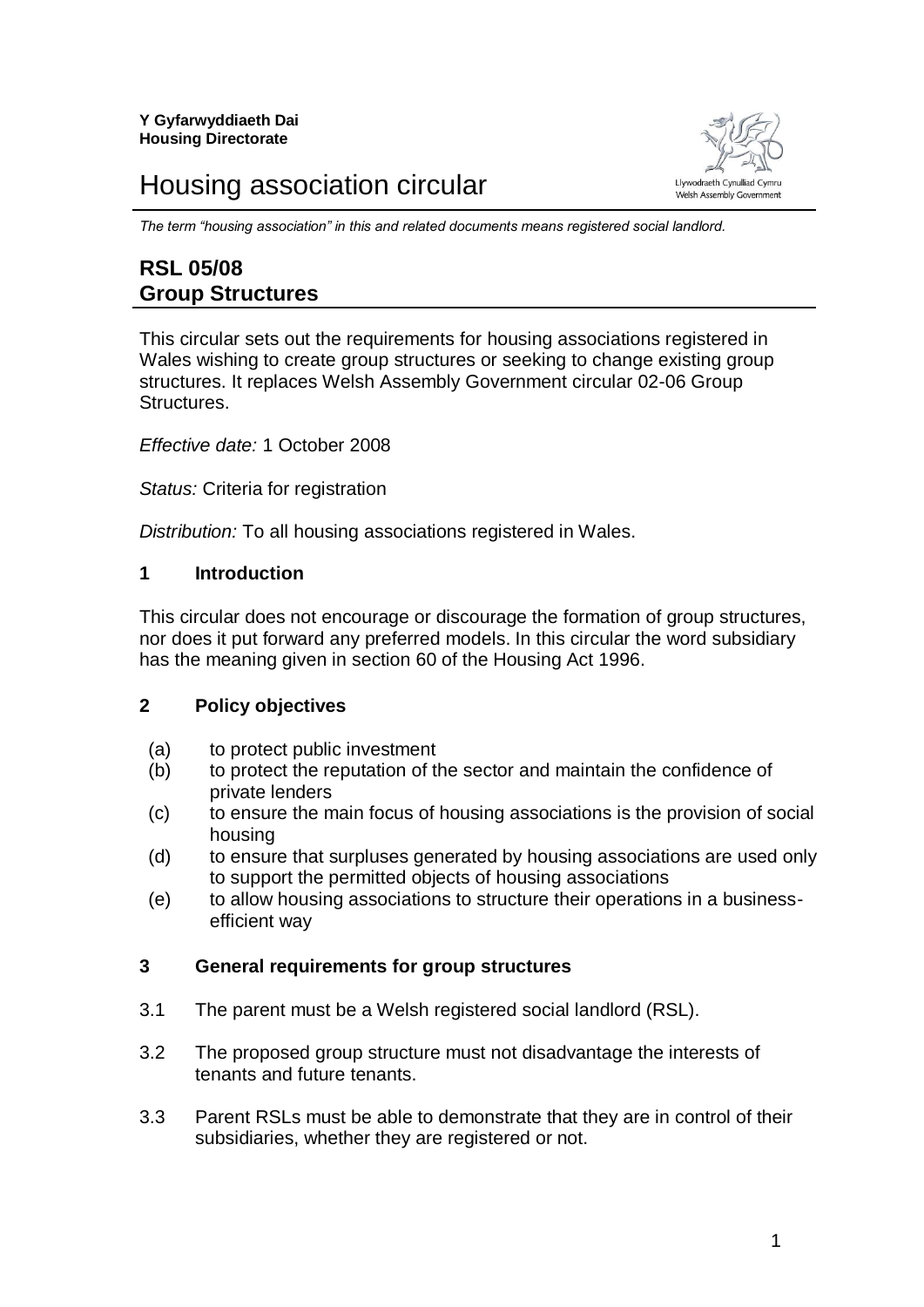- 3.4 Proposals for new group structures or changes to existing group structures will require written approval by the Welsh Assembly Government (the Assembly Government). Existing lenders should also be consulted. When seeking Assembly Government approval an RSL will need to provide a business case that demonstrates the specific benefits the proposed group structure will achieve and that the short term costs of establishing or changing a group structure are outweighed or at least balanced by longer term efficiency gains.
- 3.5 RSLs will need to obtain their own legal advice in respect of their powers and objects and to ensure that the requirements of this guidance and, where relevant, other regulators are complied with.

# **4 Requirements applying to RSLs within a group**

- 4.1 The regulatory returns and annual accounts of RSLs must make clear all horizontal and vertical relationships with other group members. All intragroup movements of resources, including any collateral liability, equity investments, loans and on - lending must be disclosed.
- 4.2 RSLs should make clear to their lenders the status of the entity with whom they are dealing and their relationship with other members of the group.
- 4.3 Each RSL within a group must be independently financially viable.
- 4.4 The Assembly Government expects a parent association to support, or secure support for the financial obligations of any subsidiary that is an RSL, provided in the case of a parent that is a charity that it is legally capable of doing so. In the event of a subsidiary that is an RSL getting into difficulties and the parent or other members of the group are unable to provide necessary support the Assembly Government will consider: -
- (a) facilitating transfer of engagements to another RSL.
- (b) exercising powers of intervention under sections 39 to 60 of the Housing Act 1969.
- 4.5 The primary objects and activities of RSLs within any newly created groups must remain as set out in their governing instruments as approved at registration.

# **5 Requirements applying to non-registered subsidiaries**

- 5.1 It is permissible for Welsh RSLs to maintain unregistered subsidiaries provided that the requirements of this guidance are met.
- 5.2 A non-registered subsidiary must be a separate legal entity from a registered parent and other registered members of a group.
- 5.3 A non-registered subsidiary must ensure that any third party with whom they are dealing is clear that they are dealing solely with the subsidiary and not the parent.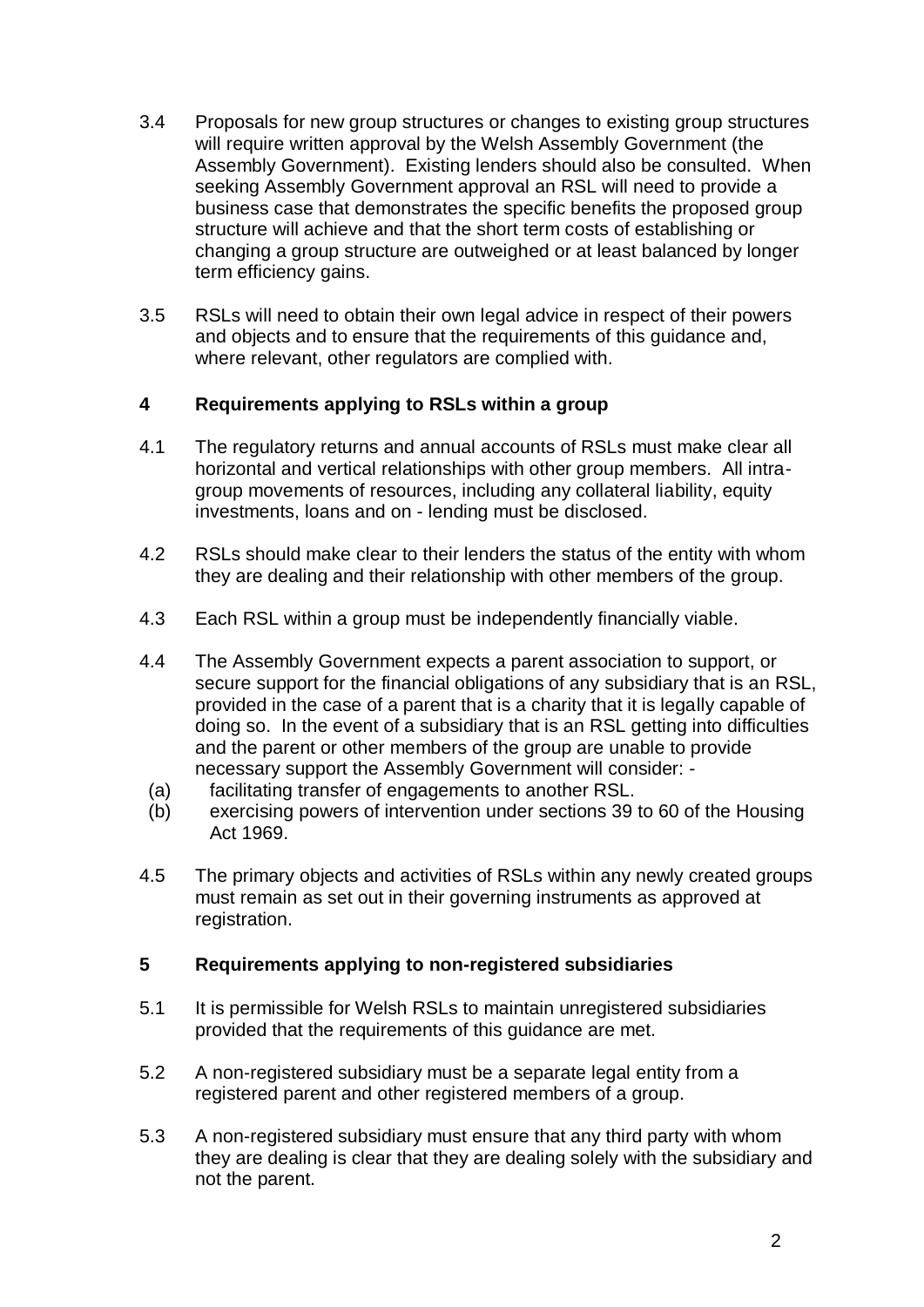- 5.4 All financial and contractual arrangements between an RSL and an unregistered subsidiary must be at arms-length and any loans or investments must be on a commercial, secured basis.
- 5.5 All intra-group transfers of funds or assets must be clearly shown in the accounts of the parties, which shall be made available to the Assembly Government.
- 5.6 RSLs must not stand behind non-registered subsidiaries that run into financial difficulty unless they can satisfy the Assembly Government that there is no leakage of the RSL's reserves or assets into a non-registered subsidiary and that to do so is in the best interests of the RSL. They must also avoid actions that imply they will be liable for the debts or obligations of an unregistered subsidiary.
- 5.7 It is not permissible to issue a parent company guarantee in respect of an unregistered subsidiary and any "letter of comfort" should be drafted with care, taking legal advice to ensure that general assurances cannot be construed as guarantees.

#### **6 Relationship between a registered parent and an unregistered subsidiary**

*6.1 Control* 

The parent must ensure that the subsidiary has a board of directors competent to direct its business autonomously. The parent should, however, determine the limits within which the subsidiary may exercise its autonomy, and financial and other limits within which the subsidiary must operate, or outside which it must seek the parent's consent. Such limits may be imposed by general directions using the parent's general powers of control, or by an agreement prepared for this specific purpose. The parent must not give instructions on how the subsidiary is to operate within those limits.

## *6.2 Composition of board*

Directors of the parent may also be directors of the subsidiary. It must be clear that when taking decisions as directors of the subsidiary they act solely in the interest of the subsidiary. In order to ensure that each board has some members free from conflicts of interest, some of the directors of the parent should not be directors of the subsidiary, and some directors of the subsidiary should not also be directors of the parent. In order to ensure that the chair of the subsidiary is free from conflict of interest the parent and subsidiary should not be chaired by the same person. It is preferable for the subsidiary to be chaired by a director who is not also a director of the parent; where such arrangements are contemplated independent legal advice should be taken to avoid inadvertent exposure of the parent to liability for the debts of the subsidiary.